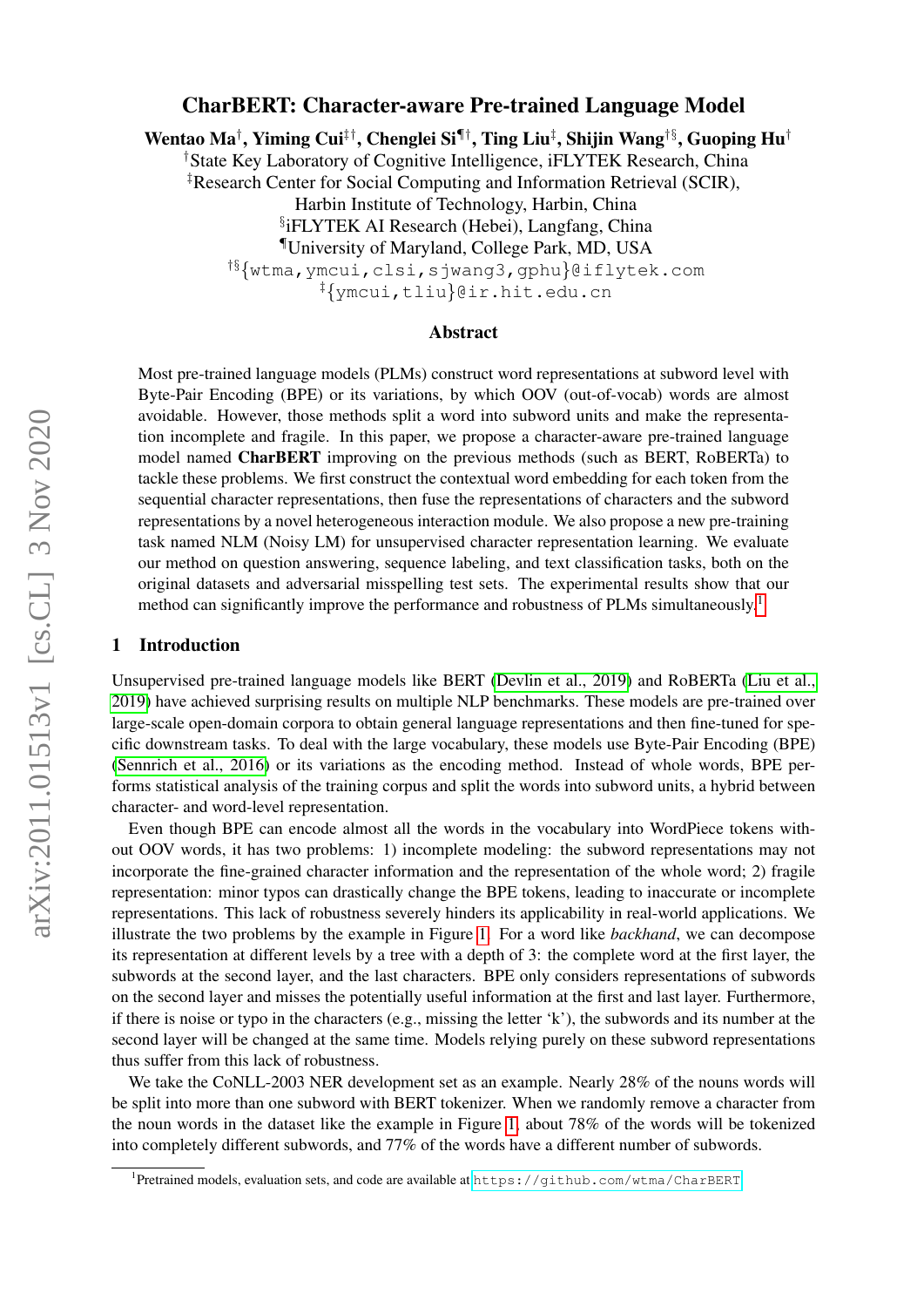| backhand                                         |              | remove 'k' | → bachand |        |     |  |
|--------------------------------------------------|--------------|------------|-----------|--------|-----|--|
|                                                  |              |            |           |        |     |  |
| back                                             | hand         |            | h.        | ach    | and |  |
|                                                  | <b>71 \\</b> |            |           | 7. IX  |     |  |
| $b \n\begin{matrix} a & c \\ c & k \end{matrix}$ | hand         |            |           | achand |     |  |

<span id="page-1-0"></span>Figure 1: The internal structure tree of *backhand*, which has two subwords: *back,hand*. If the letter *k* is removed, the subwords will change to *b, ach, and*.

If we focus on the leaf nodes in the example, we can find that the difference of the two trees is only one leaf. So we extend the pre-trained language models by integrating character information of words. There are two challenges for character integration: 1) how to model character information for whole words instead of subwords; 2) how to fuse the character representations with the subwords information in the original pre-trained models.

We propose a new pre-training method CharBERT (BERT can also be replaced by other pre-trained models like RoBERTa) to solve these problems. Instead of the traditional CNN layer for modeling the character information, we use the context string embedding [\(Akbik et al., 2018\)](#page-10-2) to model the word's fine-grained representation. We use a dual-channel architecture for characters and original subwords and fuse them after each transformer block. Furthermore, we propose an unsupervised character learning task, which injects noises into characters and trains the model to denoise and restores the original word. The main advantages of our methods are: 1) character-aware: we construct word representations from characters based on the original subwords, which greatly complements the subword-based modeling. 2) robustness: we improve not only the performance but also the robustness of the pre-trained model; 3) model-agnostic: our method is agnostic to the backbone PLM like BERT and RoBERTa, so that we can adapt it to any transformer-based PLM. In summary, our contributions in this paper are:

- We propose a character-aware pre-training method **CharBERT**, which can enrich the word representation in PLMs by incorporating features at different levels of a word;
- We evaluate our method on 8 benchmarks, and the results show that our method can significantly improve the performance compared to the strong BERT and RoBERTa baselines;
- We construct three character attack test sets on three types of tasks. The experimental results indicate that our method can improve the robustness by a large margin.

## 2 Related Work

Pre-trained Language Model. Early pre-trained language models (PLMs) like CoVe [\(McCann et al.,](#page-10-3) [2017\)](#page-10-3) and ELMo [\(Peters et al., 2018\)](#page-10-4) are pre-trained with RNN-based models, which are usually used as a part of the embedding layer in task-specific models. GPT [\(Radford et al., 2019a\)](#page-11-1) used the transformer decoder for language modeling by generative pre-training and fine-tuned for various downstream tasks. BERT [\(Devlin et al., 2019\)](#page-10-0) pre-trains the transformer encoder and uses self-supervised pre-training on the larger corpus, achieving surprising results in multiple natural language understanding (NLU) benchmarks. Other PLMs such as RoBERTa [\(Liu et al., 2019\)](#page-10-1), XLNet [\(Yang et al., 2019\)](#page-11-2), ALBERT [\(Lan et](#page-10-5) [al., 2019\)](#page-10-5) and ELECTRA [\(Clark et al., 2019\)](#page-10-6), improve on previous models with various improvements on the model architectures, training methods or pre-training corpora.

To handle the large vocabularies in natural language corpora, most PLMs process the input sequence in subword units by BPE [\(Sennrich et al., 2016\)](#page-11-0) instead of whole words, split a word into subwords by the byte pair encoding compression algorithm. The size of BPE vocabulary usually ranges from 10K-100K subword units, most of which are Unicode characters. Radford et al. [\(2019b\)](#page-11-3) introduce another implementation that uses bytes instead of Unicode characters as the base subword units, allowing BPE to encode any input sequence without OOV words with a modest vocabulary size (50K).

Character Representation. Traditional language models employ a pre-defined vocabulary of words, but they cannot handle out-of-vocabulary words well. Character language models (CLMs) can mitigate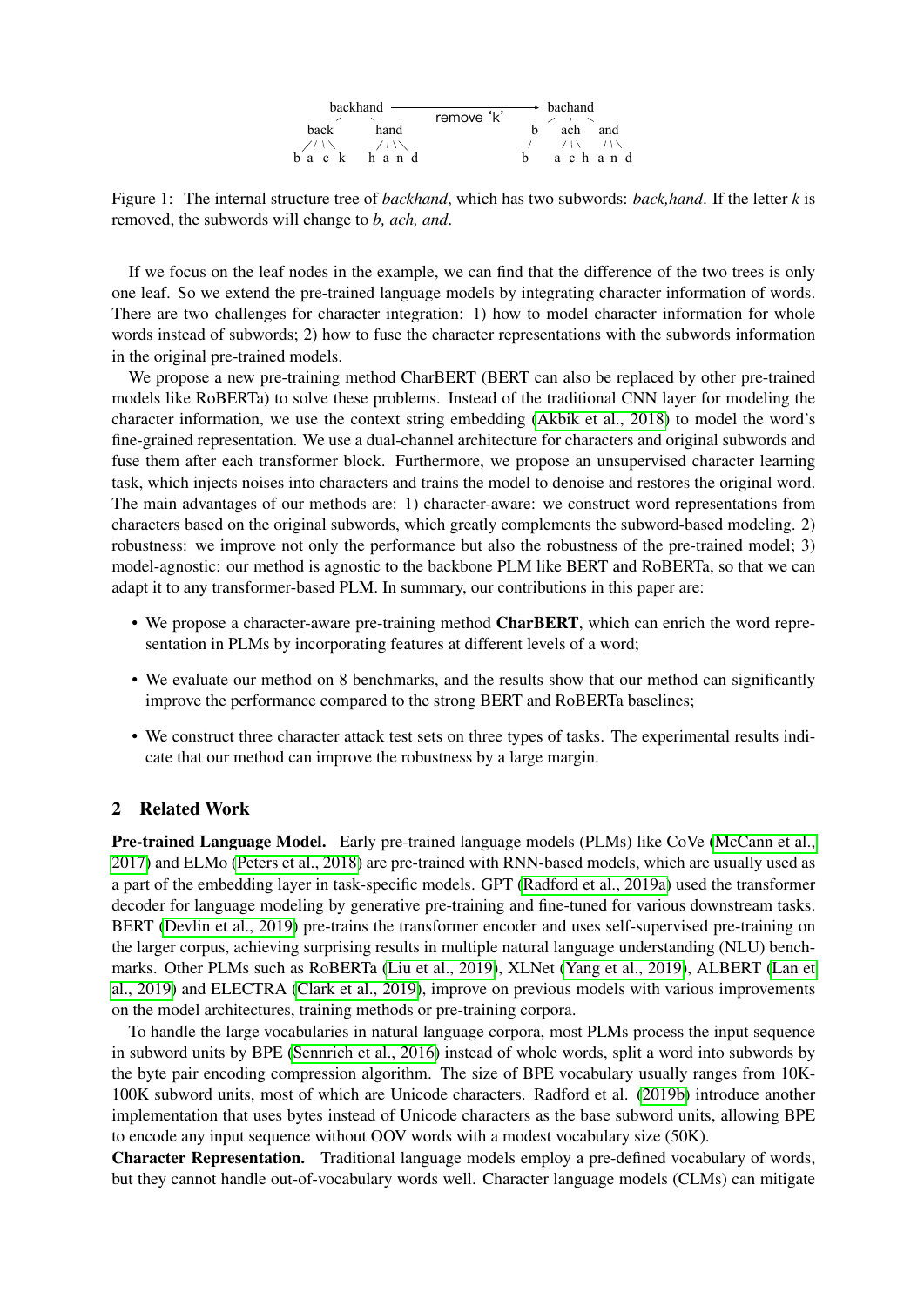this problem by using a vocabulary of characters and modeling the character distribution for language modeling [\(Sutskever et al., 2011\)](#page-11-4). CLMs have been shown to perform competitively on various NLP tasks, such as neural machine translation [\(Lee et al., 2017\)](#page-10-7) and sequence labeling (Sahin and Steed[man, 2018;](#page-11-5) [Akbik et al., 2018\)](#page-10-2). Furthermore, character representation has also been used to construct word representation; for example, Peters et al. [\(2018\)](#page-10-4) construct the contextual word representation with character embeddings and achieve significant improvement.

Adversarial Attack. PLMs are fragile to adversarial attacks, where human-imperceptible perturbations added to the original examples fool models to make wrong predictions. Jia and Liang [\(2017\)](#page-10-8) and Si et al. [\(2020\)](#page-11-6) show that state-of-the-art reading comprehension models can be fooled even with black-box attacks without accessing model parameters. Other white-box attacks [\(Alzantot et al., 2018;](#page-10-9) [Ren et al.,](#page-11-7) [2019;](#page-11-7) [Jin et al., 2020;](#page-10-10) [Zang et al., 2020\)](#page-11-8) use gradients or model prediction scores to find adversarial word substitutes as effective attacks. For character-level attacks, Belinkov and Bisk [\(2017\)](#page-10-11) studied how synthetic noise and noise from natural sources affect character-level machine translations. Ebrahimi et al. [\(2018\)](#page-10-12) investigated adversarial examples for character-level neural machine translation with a white-box adversary. To defend against character-level attacks, Pruthi et al. [\(2019\)](#page-11-9) propose to place a word recognition model before the downstream classifier to perform word spelling correction to combat spelling mistakes.

Heterogeneous Representation Fusion. In our work, we need to fuse heterogeneous representations from two different sources. Similar modules have been applied before under different settings such as machine reading comprehension [\(Seo et al., 2017;](#page-11-10) [Yang et al., 2017\)](#page-11-11) and pre-trained language models [\(Zhang et al., 2019;](#page-11-12) [Zhang et al., 2020\)](#page-11-13). Different from these works, we design a two-step fusion module to fuse the character and subword representations by a interactive way, which can be extended to integrate other information into language model (e.g. diacritics or external knowledge).

# 3 Methodology

In this section, we present the overall framework of CharBERT and its submodules, including the model architecture in Section 3.2, the character encoder in Section 3.3, the heterogeneous interaction module in Section 3.4, the new pre-training task in Section 3.5, and the fine-tuning method in Section 3.6.

# 3.1 Notations

We denote an input sequence as  $\{w_1, ..., w_i, ..., w_m\}$ , where  $w_i$  is a subword tokenized by BPE and m is the length of the sequence in subword-level. Each token  $w_i$  is consisted of characters  $\{c_1^i, ..., c_{n_i}^i\}$  and  $n_i$  is the subword's length. We denote the length of input in character-level as N, where  $N = \sum_{i=1}^{m} n_i$ .

# 3.2 Model Architecture

As shown in Figure [2,](#page-3-0) we use a dual-channel architecture to model the information from subwords and characters, respectively. Besides the transformer layers from the original pre-trained model like BERT, the core modules of CharBERT are: 1) the character encoder, responsible for encoding the character sequence from the input tokens; 2) heterogeneous interaction, fuse the information from the two sources and construct new independent representations for them.

We model the input words as sequences of characters to catch the character information within and among subwords, a supplement for WordPiece embedding. The character-level representation is heterogeneous with subword-level representation from the embedding layer of pre-trained models as they come from different sources. However, they capture information at the different granularity and complement each other. In order to enable them to enrich each other effectively, we design a heterogeneous interaction module with two steps: 1) fuse: fuse the information from the dual-channel based on the CNN layer [\(Kim, 2014\)](#page-10-13); 2) split: build new representations for each channel based on residual connection.

# 3.3 Character Encoder

In this module, we need to form token-level embeddings with the input sentences as sequences of characters. We first convert the sequences of tokens into characters and embed them into fixed-size vectors. We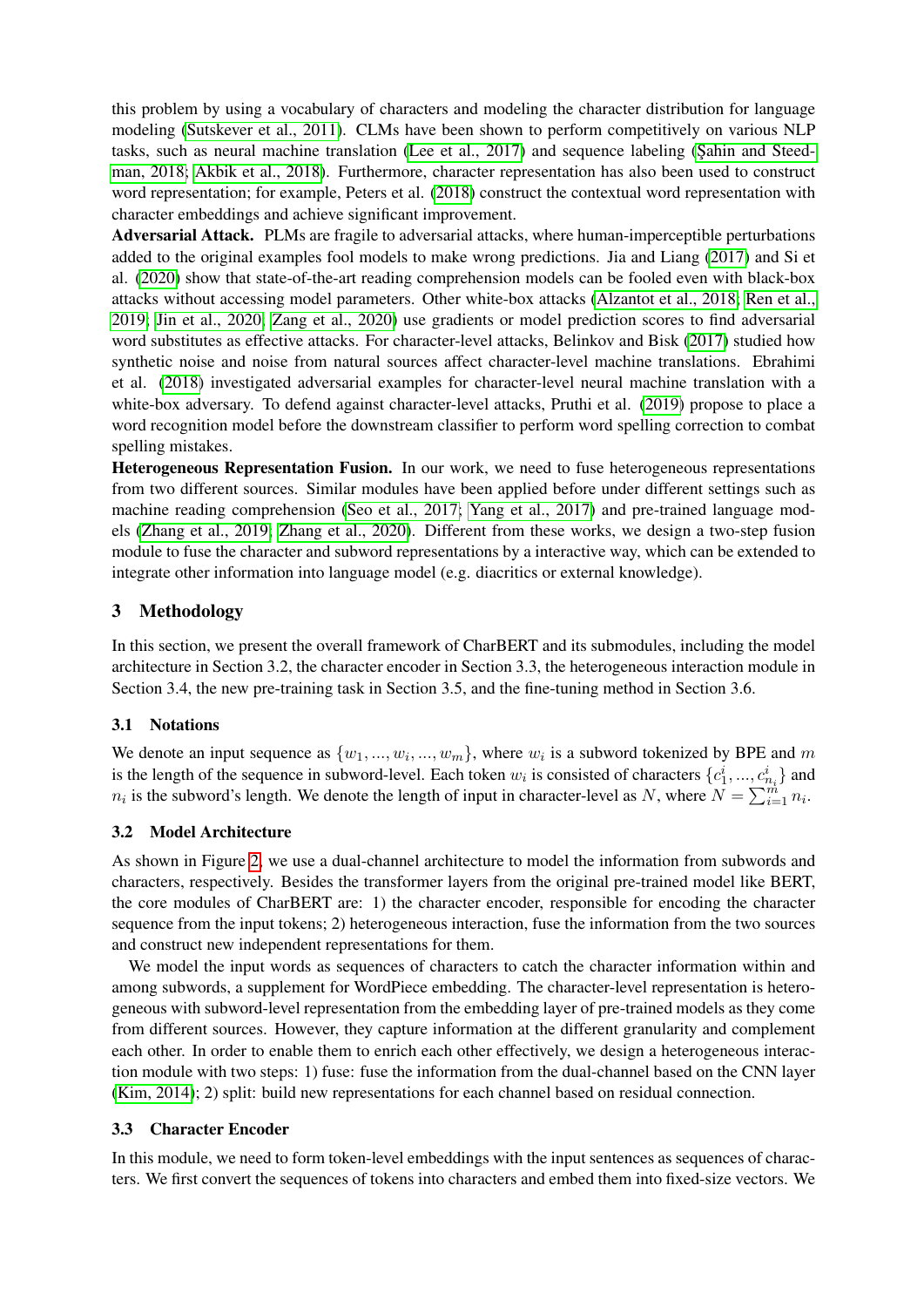

<span id="page-3-0"></span>Figure 2: The neural architecture of CharBERT. The left part is the main structure of CharBERT based on the original pre-trained models like BERT. The modules in the right part are the heart of CharBERT: character encoder and heterogeneous interaction. *(best viewed in color)*

then apply a bidirectional GRU layer [\(Cho et al., 2014\)](#page-10-14) to construct the contextual character embeddings, which can be formulated by

$$
e_j^i = W_c \cdot c_j^i \; ; \; h_j^i(x) = \text{Bi-GRU}(e_j^i); \tag{1}
$$

where  $W_c$  is the character embedding matrix,  $h_j^i$  is the representation for jth character in the *i*th token. We apply the bi-GRU on the characters with a length of  $N$  for the whole input sequence instead of a single token, building the representations from the characters within and among the subwords. To construct token-level embeddings, we concatenate the hidden of the first and last character of the token.

$$
h_i(x) = [h_1^i(x); h_{n_i}^i(x)]
$$
\n(2)

where  $n_i$  is the length of *i*th token and  $h_i(x)$  is the token-level embedding from characters. The contextual character embeddings are derived by characters and can also catch the full word information by bi-GRU layers.

#### 3.4 Heterogeneous Interaction

The embeddings from characters and the original token-channel are fed into the same transformer layers in pre-trained models. The token and char representations are fused and split by the heterogeneous interaction module after each transformer layer.

In the fusion step, the two representations are transformed by different fully-connected layers. Then they are concatenated and fused by a CNN layer, which can be formulated by

$$
t'_{i}(x) = W_{1} * t_{i}(x) + b_{1} ; h'_{i}(x) = W_{2} * h_{i}(x) + b_{2}
$$
\n(3)

$$
w_i(x) = [t'_i(x); h'_i(x)] \; ; \; m_{j,t} = \tanh(W_3^j * w_{t:t+s_j-1} + b_3^j)
$$
 (4)

where  $t_i(x)$  is the token representations, W, b are parameters,  $w_{t:t+s_j-1}$  refers to the concatenation of the embedding of  $(w_t, ..., w_{t+s_j-1}), s_j$  is the window size of jth filter, and m is the fusion representation with the dimension same with the number of filters.

In the divide step, we transform the fusion representations by another fully connected layer with GELU activation layer [\(Hendrycks and Gimpel, 2016\)](#page-10-15). We then use the residual connection to retain the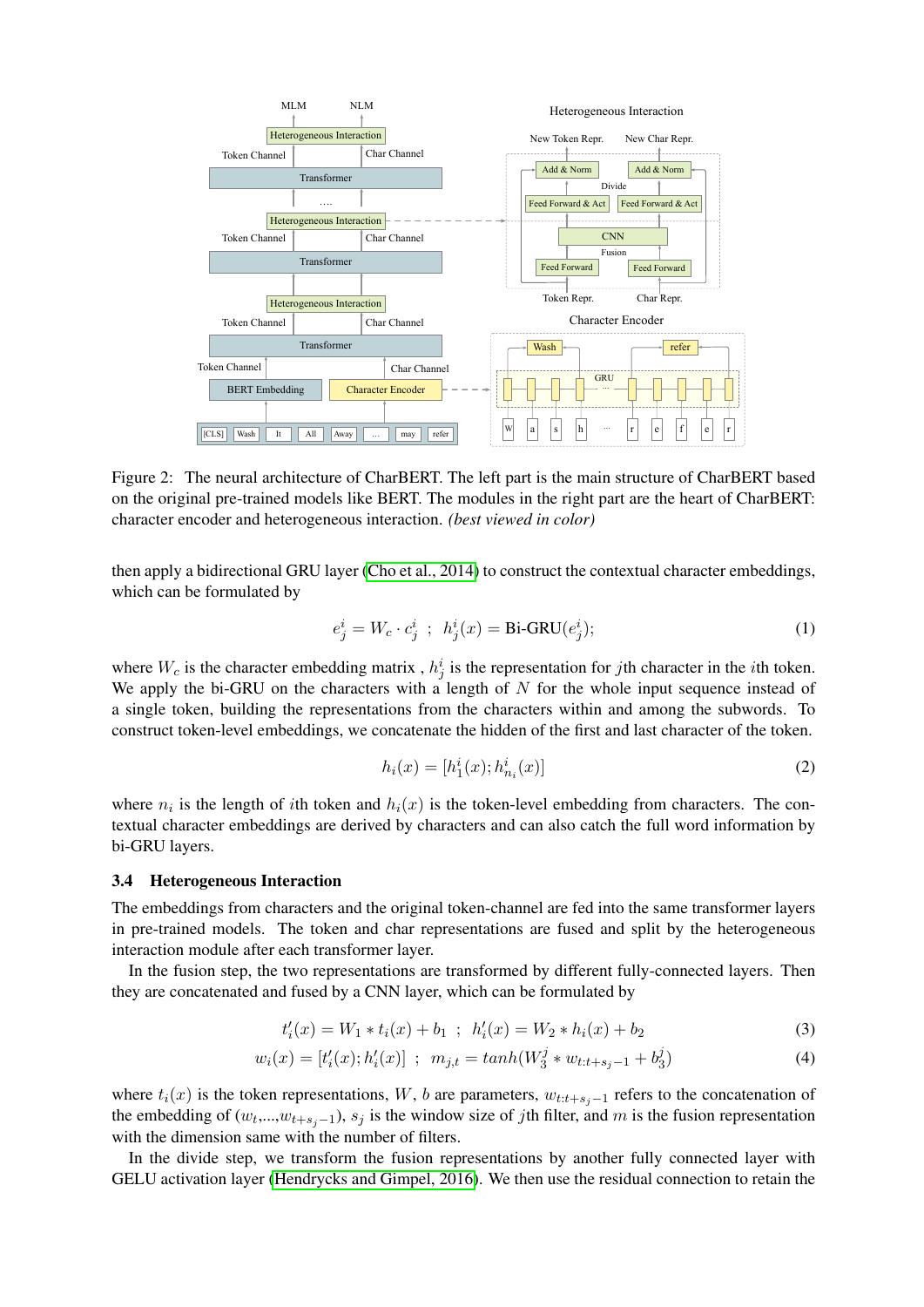

<span id="page-4-0"></span>Figure 3: Character-aware language model pretraining. The MLM task is similar to the one in BERT, but with lower mask probability (10%). The NLM task introduces the character noises by dropping, adding and swapping internal characters within the word and predicts the original whole word by the representation from the character channel.

respective information from the two channels.

$$
m_i^t(x) = \delta(W_4 * m_i(x) + b_4) \ ; \ m_i^h(x) = \delta(W_5 * m_i(x) + b_5) \tag{5}
$$

$$
T_i(x) = t_i(x) + m_i^t(x) \; ; \; H_i(x) = h_i(x) + m_i^h(x) \tag{6}
$$

Where  $\delta$  is the activation function GELU, T and H is the new representations of the two channels. To prevent vanishing or exploding of gradients, a layer normalization [\(Ba et al., 2016\)](#page-10-16) operation is applied after the residual connection.

By the fusion step, the representations from the two channels can enrich each other. By the divide step, they can keep their unique features from token and character, and learn the different representations in dual-channel by their own pre-training tasks.

### 3.5 Unsupervised Character Pre-training

To learn the representation from the internal morphological feature within the words, we propose an unsupervised character pre-training task named noisy language modeling (NLM) for CharBERT. We introduce some character noises into the words, and predict the original words by the representations from the character channel as shown in Figure [3.](#page-4-0)

Following the previous work [\(Pruthi et al., 2019\)](#page-11-9), we change the original character sequence by dropping, adding, and swapping internal characters within the whole word. As the number of subwords may be changed after introducing the noise, the objective of the pre-training tasks is to predict the whole original word instead of subwords. We construct a new word-level vocabulary as the prediction space

$$
H'_{i} = \delta(W_6 * H_i + b_5) \quad ; \quad p(W_j|H_i) = \frac{\exp(\text{linear}(H'_i) \cdot W_j)}{\sum_{k=1}^{S} \exp(\text{linear}(H'_i) \cdot W_k)} \tag{7}
$$

where  $linear(\cdot)$  is a linear layer,  $H_i$  is the token representations from the character channel, S is the size of the word-level vocabulary.

Similar to BERT, CharBERT also adopts masked language modeling (MLM) as the pre-training task for the token channel. Different from NLM , MLM enables CharBERT to capture lexical and syntactic information in token-level. Note that, we only mask or replace the tokens without any character noise for MLM. More details of the pre-training tasks can be found in [Devlin et al. \(2019\)](#page-10-0).

#### 3.6 Fine-tuning for Specific Tasks

Most of the natural language understanding tasks can be simply divided into two groups: token-level tasks like sequence labeling and sequence-level tasks, such as the text classification tasks. For tokenlevel tasks, we concatenate the final output embeddings from the two channels in CharBERT as the input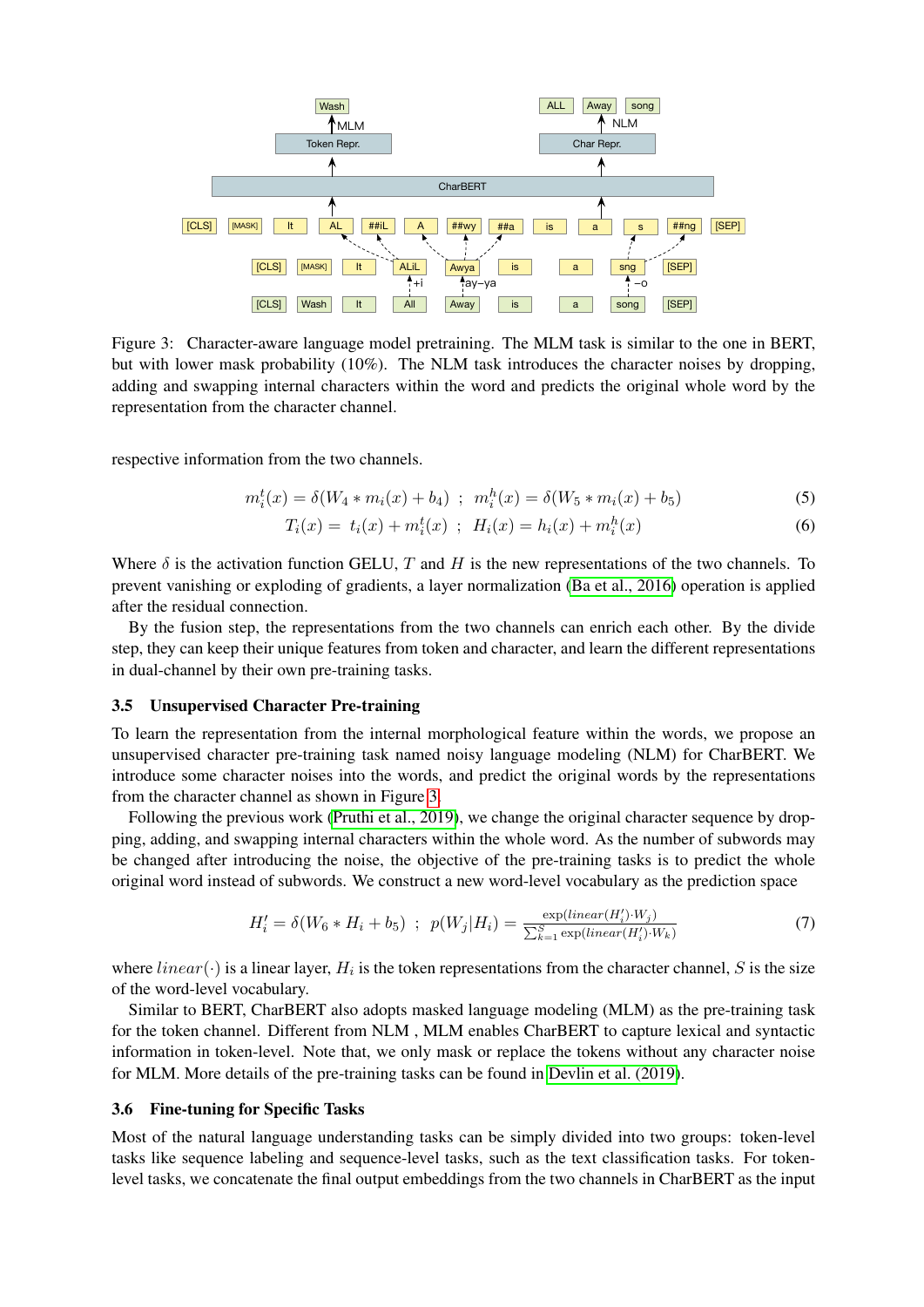|                             | <b>SOuAD</b> |                          |            |                          | <b>Text Classification</b> |                    |      |             |  |
|-----------------------------|--------------|--------------------------|------------|--------------------------|----------------------------|--------------------|------|-------------|--|
| Models                      | 1.1          |                          | <b>2.0</b> |                          | CoLA                       | <b>MRPC</b><br>OOP |      | <b>ONLI</b> |  |
|                             | EM           | F1                       | EM         | F1                       | Corr                       | Acc                | Acc  | Acc         |  |
| BERT (Devlin et al., 2019)  | 80.5         | 88.5                     | 73.7       | 76.3                     | 57.4                       | 86.7               | 90.6 | 90.7        |  |
| <b>CharBERT</b>             | 82.9         | 89.9                     | 75.7       | 78.6                     | 59.1                       | 87.8               | 91.0 | 91.7        |  |
| RoBERTa (Liu et al., 2019)  | 84.6         | 91.5                     | 80.5       | 83.7                     | 62.1                       | 90.2               | 91.2 | 92.8        |  |
| XLNet (Yang et al., 2019)   |              | $\overline{\phantom{a}}$ | 80.2       | $\overline{\phantom{0}}$ | 60.2                       | 88.2               | 91.4 | 91.7        |  |
| CharBERT <sub>ROBERTa</sub> | 84.0         | 90.9                     | 81.1       | 84.5                     | 61.8                       | 90.4               | 91.6 | 93.4        |  |

<span id="page-5-0"></span>Table 1: Experimental results of our model and previous strong pre-trained models under  $BERT_{base}$ setting on the dev set of Question Answering and Text Classification tasks. We report exact match (EM) and F1 scores for SQuAD, Matthew's correlation for CoLA, and accuracy for other tasks.

for fine-tuning. For sequence-level tasks, most of the pre-trained models use the representation of a special token like [CLS] for prediction. In this paper, to adequately take advantage of the character- and token-level information in the sequence, we perform average over all the embeddings after concatenating the representations from the two channels in the last layer of CharBERT for sequence level classification.

# 4 Experiments

In this section, we present the pre-training details of CharBERT and the fine-tuning results on three kinds of tasks: question answering, sequence labeling, and text classification. Furthermore, we construct three character attack test set from those tasks and evaluate the robustness of CharBERT.

# 4.1 Experimental Setup

We use BERT [\(Devlin et al., 2019\)](#page-10-0) and RoBERTa [\(Liu et al., 2019\)](#page-10-1) base as our main baseline, where the models consist of 12 transformer layers, with 768 hidden size and 12 attention heads. The vocabulary of BERT and RoBERTa contains 30K and 50K subword units respectively, and the total parameters of them are 110M and 125M. The size of additional parameters for BERT and RoBERTa is 5M, which means the character channel is much smaller than the token channel in original pre-trained models. We change 15% of the input words for NLM and lower the mask probability from 15% to 10% in MLM task to avoid too much information loss in the sequence.

We use English Wikipedia (12G, 2,500M words) as our pre-training corpus and adopt the parameters of the pre-trained models to initialize the token channel of CharBERT. In the pre-training step, we set the learning rate as 5e-5, batch size as 32, and pre-train CharBERT 320K steps. The word-level vocabulary contains 30K words for NLM, and the size of the character vocabulary is 1000. We use 2 NVIDIA Tesla V100 GPUs, with 32GB memory and FP16 for pre-training, which is estimated to take 5 days. For finetuning, we find the following ranges of possible values work well on the downstream tasks, i.e., batch size 16, learning rate: 3e-5, 2e-5, number of epochs ranging from 2 to 6.

For the optimizer, we use the same setting with the pre-trained model in the token channel like BERT and RoBERTa, both in pre-training and fine-tuning steps. For experimental comparison, we mainly compare CharBERT with previous state-of-the-art pre-trained models in BERT<sub>base</sub> setting. We will also pre-train CharBERT with pre-trained models in  $BERT_{large}$  setting in the future.

## 4.2 Results on Question Answering (SQuAD)

The Stanford Question Answering Dataset (SQuAD) task requires to extract the answer span from a provided passage based on specified questions. We evaluate on two versions of the dataset: SQuAD 1.1 [\(Rajpurkar et al., 2016\)](#page-11-14) and SQuAD 2.0 [\(Rajpurkar et al., 2018\)](#page-11-15). For any question in SQuAD 1.1, there is always one or more answers in the corresponding passage. While for some questions in SQuAD 2.0, there is no answer in the passage. In the fine-tuning step for SQuAD, we concatenate the outputs from the character and token channel from CharBERT and use a classification layer to predict whether the token is a start or end position of the answer. For SQuAD 2.0, we use the probability on the token [CLS] as the results of no answer and search the best threshold for it.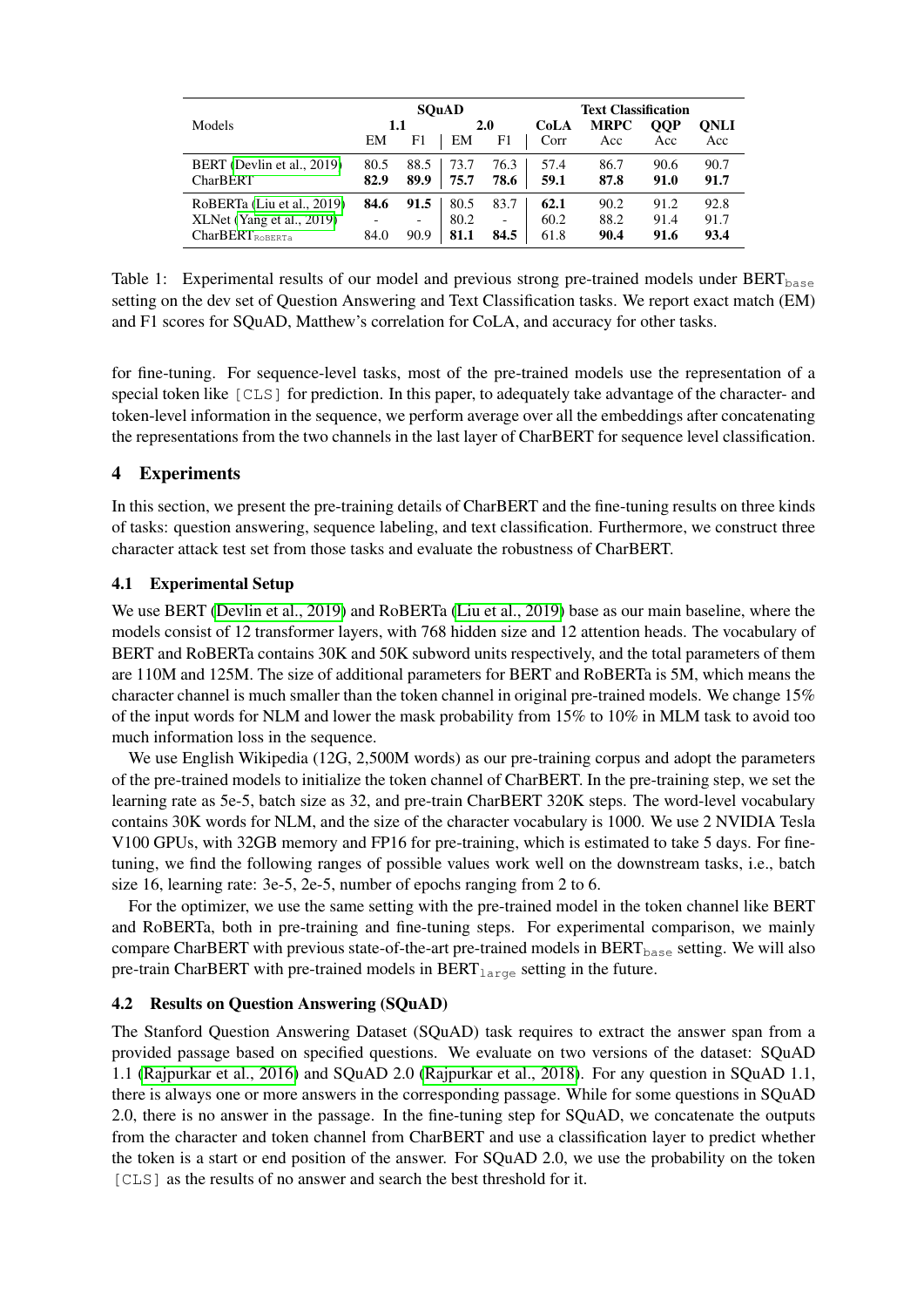|                 | <b>ONLI</b> |        | <b>CoNLL-2003 NER</b> |        | SOuAD 2.0 |        |
|-----------------|-------------|--------|-----------------------|--------|-----------|--------|
| Models          | Original    | Attack | Original              | Attack | Original  | Attack |
| <b>BERT</b>     | 90.7        | 63.4   | 91.24                 | 60.79  | 76.3      | 50.1   |
| AdvBERT         | 90.8        | 75.8   | 90.68                 | 71.47  | 76.6      | 52.4   |
| BERT+WordRec    | 84.0        | 76.1   | 82.52                 | 67.79  | 63.5      | 55.2   |
| <b>CharBERT</b> | 91.7        | 80.1   | 91.81                 | 76.14  | 78.6      | 56.3   |

<span id="page-6-1"></span>Table 2: Experimental results of robustness evaluation. We report accuracy for QNLI, F1-score for CoNLL-2003 NER and SQuAD 2.0. We construct the 'Attack' sets with 'Original' ones by introducing four kinds of character-level noise.

The results are reported on Table [1.](#page-5-0) For comparable experiments, all of the results are reported by a single model without other tricks like data augmentation. We can find that our character-aware models (CharBERT, CharBERT<sub>ROBERTa</sub>) outperform the baseline pre-trained models except for RoBERTa in SQuAD 1.1, which indicates the character information probably can not help the remaining questions.

## 4.3 Results on Text Classification

We select four text classification tasks for evaluation: CoLA [\(Warstadt et al., 2019\)](#page-11-16), MRPC [\(Dolan and](#page-10-17) [Brockett, 2005\)](#page-10-17), QQP, and QNLI [\(Wang et al., 2018\)](#page-11-17). CoLA is a single-sentence task annotated with whether it is a grammatical English sentence. MRPC is a similarity task consisted of sentence pairs automatically extracted from online news sources, with human annotations for whether the sentences in pairs are semantically equivalent. QQP is a paraphrase task with a collection of question pairs from the community question-answering website Quora, annotated with whether a pair of questions are semantically equivalent. QNLI is an inference task consisted of question-paragraph pairs, with human annotations for whether the paragraph sentence contains the answer.

The results are reported in Table [1.](#page-5-0) For the BERT based experiments, CharBERT significantly outperforms BERT in the four tasks. In the RoBERTa based part, the improvement becomes much weaker for the stronger baseline. We find that the improvement in text classification is weaker than the other two kinds of tasks, which may be because the character information contributes more to token-level classification tasks like SQuAD and sequence labeling.

## <span id="page-6-3"></span>4.4 Results on Sequence Labeling

To evaluate performance on token tagging tasks, we fine-tune CharBERT on CoNLL-2003 Named Entity Recognition (NER) [\(Sang and De Meulder, 2003\)](#page-11-18) and Penn Treebank POS tagging datasets.<sup>[2](#page-6-0)</sup> CoNLL-2003 NER dataset consists of 300k words, which have been annotated as *Person, Organization, Miscellaneous, Location,* or *Other*. The POS tagging dataset comes from the Wall Street Journal (WSJ) portion of the Penn Treebank, containing 45 different POS tags and more than 1 million words. For fine-tuning, we feed the representations from the dual-channel of CharBERT into a classification layer over the label set. Following the setting in BERT [\(Devlin et al., 2019\)](#page-10-0), we use the hidden state corresponding to the first sub-token as input to the classifier.

The results in reported in Table [3.](#page-7-0) We introduce two strong baselines Meta-BiLSTM [\(Bohnet et al.,](#page-10-18) [2018\)](#page-10-18) and Flair Embeddings [\(Akbik et al., 2018\)](#page-10-2) in the two tasks for comparison. Our model (CharBERT,  $CharBERT<sub>ROBERT</sub>$ ) exceeds the baseline pre-trained models BERT and RoBERTa significantly (p-value  $\leq$  0.05), and we set new state-of-the-art results on the POS tagging dataset.

## <span id="page-6-2"></span>4.5 Robustness Evaluation

We conduct the robustness evaluation on adversarial misspellings with BERT based models. Followed the previous work [\(Pruthi et al., 2019\)](#page-11-9), we use four kinds of character-level attack: 1) dropping: drop a random character within the word; 2) adding: add a random character into the word; 3) swapping: swap two adjacent characters within the word; 4) keyboard: replace a random internal char with a nearby char

<span id="page-6-0"></span><sup>2</sup><https://catalog.ldc.upenn.edu/LDC2015T13>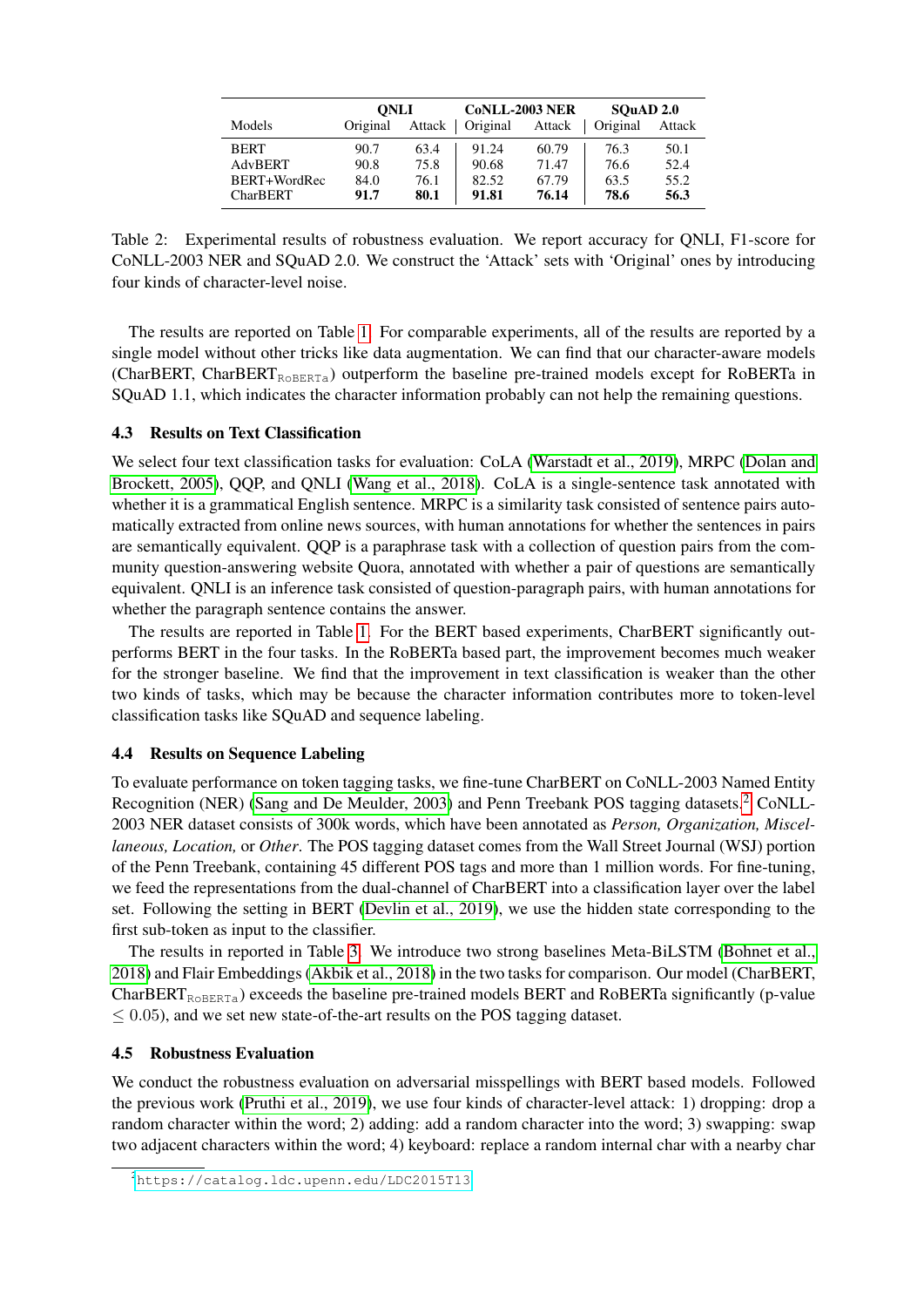| Models               | <b>NER</b><br>F <sub>1</sub> -score | <b>POS</b><br>Accuracy | Models          | SOuAD 2.0<br>F1 | <b>NER</b><br>F1 | <b>ONLI</b><br>Acc | <b>ONLI-Att</b><br>Acc |
|----------------------|-------------------------------------|------------------------|-----------------|-----------------|------------------|--------------------|------------------------|
| MetaBiLSTM           |                                     | 97.96                  | <b>CharBERT</b> | 78.6            | 91.81            | 91.7               | 80.1                   |
| Flair Embeddings     | 93.09                               | 97.85                  | w/o GRU         | 77.7            | 91.45            | 90.8               | 76.9                   |
| <b>BERT</b>          | 91.24                               | 97.93                  | $w/\sigma$ HI   | 76.8            | 91.28            | 90.9               | 77.7                   |
| <b>CharBERT</b>      | 91.81                               | 98.05                  | $w$ /o NLM      | 78.3            | 91.69            | 91.4               | 68.3                   |
| <b>RoBERTa</b>       | 92.22                               | 97.98                  | AdvBERT         | 77.4            | 91.03            | 90.7               | 75.8                   |
| $CharRERT_{ROBERTa}$ | 92.49                               | 98.09                  | <b>BERT</b>     | 76.3            | 91.24            | 90.7               | 63.4                   |

<span id="page-7-0"></span>Table 3: Experimental results of our model and previous strong models on the test set of CoNLL-2003 NER and WSJ Postag datasets.

<span id="page-7-1"></span>Table 4: Experimental results of ablation study. AdvBERT can be considered as CharBERT without the three modules but in the same pre-training setting.

on the keyboard. We only apply the attack perturbation on words with length no less than 4 and we randomly select one of the four attacks to apply on each word.

For the evaluation tasks, we consider all the three types of tasks: questioning answering, sequence labeling, and text classification. That is different from the previous works on adversarial attack and defense [\(Ebrahimi et al., 2018;](#page-10-12) [Pruthi et al., 2019\)](#page-11-9), which usually focus only on a specific task like machine translation or text classification. We select the SQuAD 2.0, CoNLL-2003 NER, and QNLI datasets for the evaluation.

For the dev set in SQuAD 2.0, we only attack the words in questions. For CoNLL-2003 NER and QNLI, we attack all the words under the length constraint. In this set-up, we modify 51.86% of the words in QNLI, 49.38 % in CoNLL-2003 NER, and 22.97% words in SQuAD 2.0. We compare our CharBERT model with three baselines: 1) the original BERT model; 2) BERT model with adversarial training (AdvBERT), which is pre-trained by the same data and hyper-parameters with CharBERT; 3) BERT with word recognition and pass-through back-off (BERT+WordRec), we use the pre-trained scRNN typocorrector from [\(Pruthi et al., 2019\)](#page-11-9). All the inputs are 'corrected' by the typo-corrector and fed into a downstream model. We replace any OOV word predicted by the typo-corrector with the original word for better performance.

The results are reported in Table [2.](#page-6-1) The performance of BERT drops more than 30% on the misspelling test sets, which shows that BERT is brittle for the character misspellings attack. AdvBERT and BERT+WordRec have moderate improvement on the misspellings attack sets, compared to the BERT baseline. We find that the performance of BERT+WordRec has dropped significantly in the original set due to the error recall for normal words. In comparison, CharBERT has the least performance drop than the other baselines under the character attacks, which denotes that our model is the most robust for the misspellings attack in multiple tasks, while still achieving improvement on the original test sets at the same time. Note that AdvBERT was pre-trained on the same data for the same number of training steps as our CharBERT model, except that AdvBERT does not have our proposed new methods. Thus, the comparison between AdvBERT and CharBERT can highlight the advantages of our method.

#### 4.6 Ablation Study

We consider the three modules in CharBERT: character encoder, heterogeneous interaction, and the pretraining task NLM in the ablation experiments. For character encoder, we remove the GRU layer and use the character embeddings as the character representation (w/o GRU). For the heterogeneous interaction module, we remove the whole module and the two channels have no interaction with each other in the model (w/o HI). For the pre-training tasks, we remove NLM and concatenate the representations from the two channels in CharBERT for MLM in the pre-training step (w/o NLM). At last, we also compare with the two baseline models AdvBERT and BERT. We can consider AdvBERT as a fair baseline model with the same weight initialization, training data and training steps as CharBERT, without our three proposed modules. We select four tasks: SQuAD 2.0, CoNLL-2003 NER, QNLI, and QNLI with character attack (QNLI-Att) from the four parts of the experiments above for evaluation.

We can see the ablation results from Table [4.](#page-7-1) When we remove the GRU layer or heterogeneous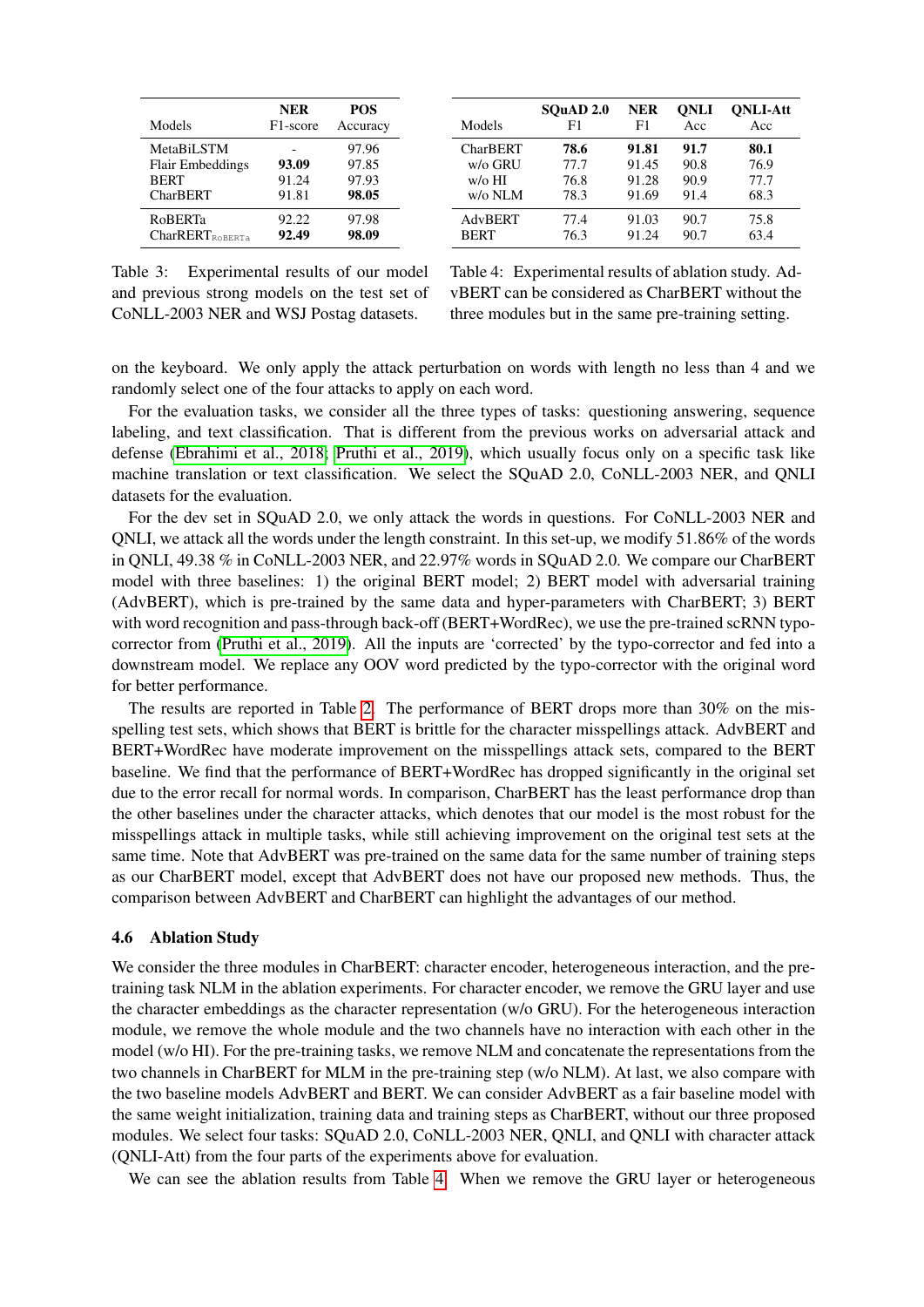

Figure 4: The performances of Figure 5: the words will be split into more than one subwords.





<span id="page-8-0"></span>different parts in ConNLL-2003 of a sample in CoNLL-2003 NER son with LSTM on the CoNLL-NER test set. 'Subword' means test set. The words 'think, fair, 2003 NER task. All the embed-The sensitivity result Figure 6: give, them, chance' are changed in dings are generated by the hidden the attack set.

<span id="page-8-2"></span><span id="page-8-1"></span>Embedding compariof the last layer.

interaction module, the performance drops significantly in all the tasks. While we remove NLM in the pre-training step, the model has a similar performance in SQuAD 2.0, NER, and QNLI tasks, but has a much worse performance in QNLI-Att set, which denotes that the pre-training task significantly improves the robustness of CharBERT. Furthermore, CharBERT (w/o NLM) still has a much better performance than BERT, which means CharBERT has better robustness even without the pre-training task.

### 5 Analysis

In this section, we conduct some experiments on CoNLL-2003 NER task with the test set to further analyze the 'incomplete modeling' and 'fragile representation' problems. In the end, we compare the contextual word embeddings generated by BERT and CharBERT with a feature-based method.

#### 5.1 Word vs. Subword

To find out the effect of 'incomplete modeling' problem on the word representation, we divide all the words in the dataset into 'Word' and 'Subword' groups by whether the word will be split into multiple subwords. In fact, the 'Subword' group only has 17.8% of words but has 45.3% of named entities.

The results of BERT and CharBERT are in Figure [4.](#page-8-0) For the results of the same model in different groups, we find that the performance in 'Subword' group are significantly lower than the ones in 'Word' group, which indicates that the representations based on subwords may be insufficient for the words. For the results of different models in the same group, the improvement of CharBERT in 'Subword' group is 0.68%, which is much higher than that in 'Word' group (0.29%). That means the main improvement comes from the 'Subword' part, and CharBERT can generate better representations for the words with multiple subwords. In other words, CharBERT can alleviate the 'incomplete modeling' problem by catching the information among different subwords with the GRU layer.

### 5.2 Robustness Analysis

In this part, we further explore how the contextual word embeddings change over the character noise. Specifically, we need to find out whether the representations from CharBERT are more or less sensitive to changes in character level. We define a metric to measure the sensitivity of pre-trained language models over a specific dataset

$$
S = \frac{1}{m} \sum_{i=1}^{m} \left( -\frac{1}{2} \cos(h(t_i), h_i(t'_i)) + 0.5 \right)
$$
 (8)

where  $\cos$  is cosine similarity, m is the number of words in dataset, h is the last hidden in the model,  $t_i$ is the *i*th word in the set and  $t_i$  is the same word with character noise. In extreme cases, if a model is not sensitive at all to the character attack, the two vectors would be the same, yielding S=0.

We conduct the experiment with the original set and the set with character attacks. For the words with multiple subwords, we use the hidden of the first subword as the word embedding, which is consistent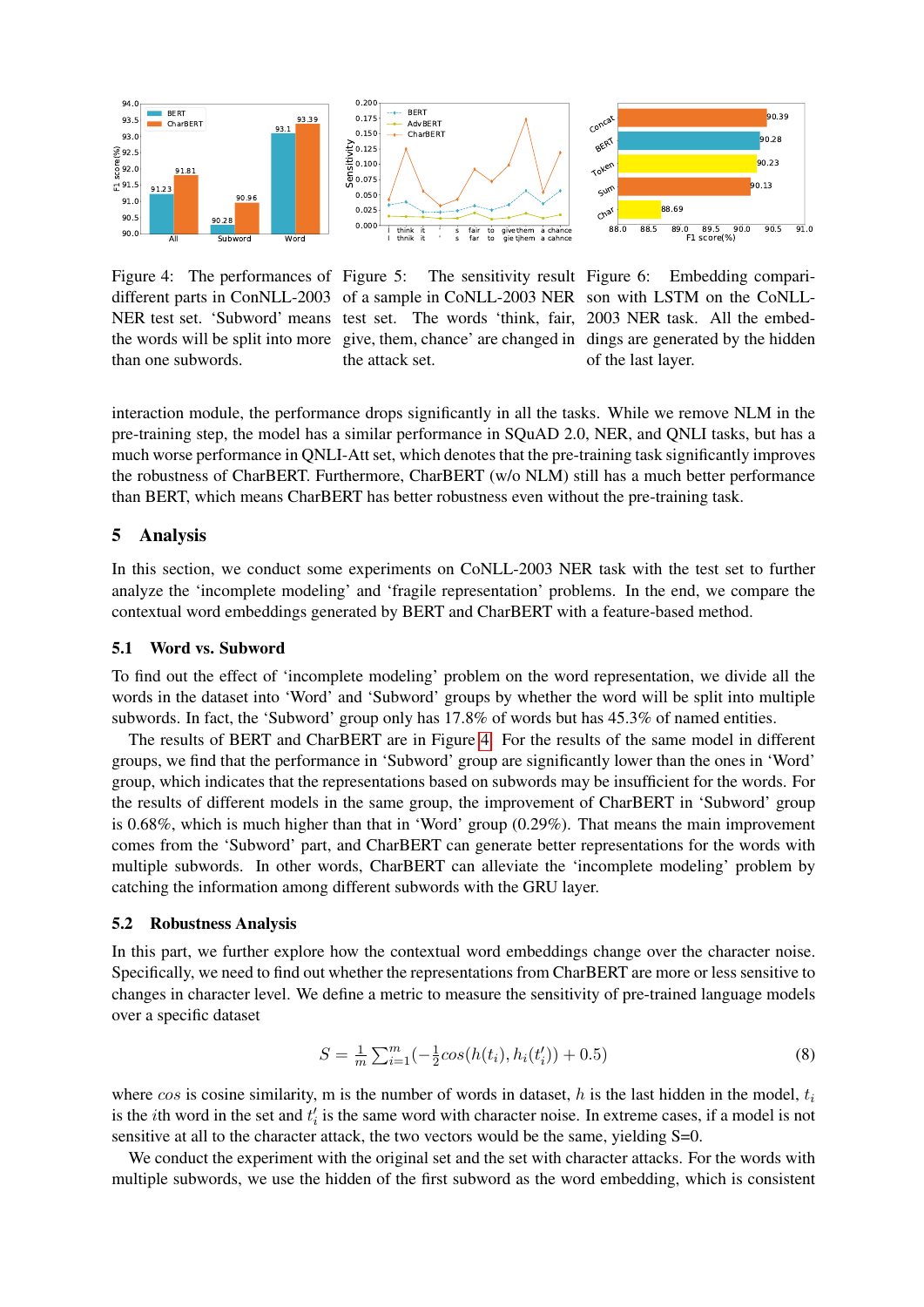with the fine-tuning setting. For example, we calculate the sensitivity for each word in the sentence in the sample in Figure [5,](#page-8-1) and the average of the results is S.

To our surprise, the sensitivity results of the three models are:  $S_{\text{BERT}} = 0.0612$ ,  $S_{\text{AdvBERT}} = 0.0407$ ,  $S_{\text{CharBERT}} = 0.0986$ , but the robustness of the three models is: BERT <AdvBERT <CharBERT (Section [4.5\)](#page-6-2), which means there is no significant correlation between robustness and sensitivity. That is different from the previous work [Pruthi et al. \(2019\)](#page-11-9), which shows word recognition models with low sensitivity are more robust. After observing the results of many samples, we find that for the words without character noise, the sensitivity of BERT and CharBERT have no distinct difference. While for the words with noise such as 'think-thnik,' 'fair-far' in the example, the sensitivity of CharBERT is much higher than BERT. On the other hand, the sensitivity of AdvBERT is lower than BERT in most of the words.

That indicates CharBERT improves the robustness using a different way with adversarial training (AdvBERT). It may be because we use the representations of noisy words to predict the original word in NLM, but AdvBERT treats all the words in the same way in the pre-training step, which leads CharBERT to construct the representations for the noisy words in a different way. The result inspires us that, we can improve the robustness of model directly by better representation for the noise, which is different from improving the robustness by additional word recognition modules or adversarial training.

## 5.3 Feature-based Comparison

The contextual word embeddings from pre-trained models are usually used as input features in taskspecific models. To explore whether the character information can enrich the word representation, we evaluate the contextual embedding generated by BERT and CharBERT. Following [Devlin et al. \(2019\)](#page-10-0), we use the same input representation as Section [4.4](#page-6-3) without fine-tuning any parameters of BERT or CharBERT. Those contextual embeddings are used as embedding features to a randomly initialized twolayer 768-dimensional Bi-LSTM before the classification layer. For CharBERT, we consider embeddings from three sources: token channel, character channel, sum, and concatenating of the two channels.

The results are reported in Figure [6.](#page-8-2) We find that the embeddings from the token channel of CharBERT and BERT have similar performances, which denotes that the token channel retrains the information in BERT. The embeddings from the character channel have worse performance, which may be due to the fewer data and training steps for this part of parameters. When we concatenate the embeddings from the token and character channels, the model gets the best score. That indicates the character information can enrich the word embeddings, even with a lot fewer training data and steps.

### 6 Conclusion

In this paper, we address the important limitations of current PLMs: incomplete modeling and lack of robustness. To tackle these problems, we proposed a new pre-trained model CharBERT by injecting the character-level information into PLMs. We construct the representations from characters by sequential GRU layers and use a dual-channel architecture for the subword and character. Furthermore, we propose a new pre-training task NLM for unsupervised character representation learning. The experimental results show that CharBERT can improve both the performance and robustness of pre-trained models.

In the future, we will extend CharBERT to other languages to learn cross-lingual representations from character information. We believe that CharBERT can bring even more improvements to morphologically rich languages like Arabic, where subwords cannot adequately capture the morphological information. On the other hand, we will extend CharBERT to defense other kinds of noise, e.g., word-level, sentence-level noise, to improve the robustness of PLMs comprehensively.

### Acknowledgement

We would like to thank all anonymous reviewers for their hard work on reviewing and providing valuable comments on our paper. This work was supported by the National Natural Science Foundation of China (NSFC) via grant 61976072, 61632011, and 61772153.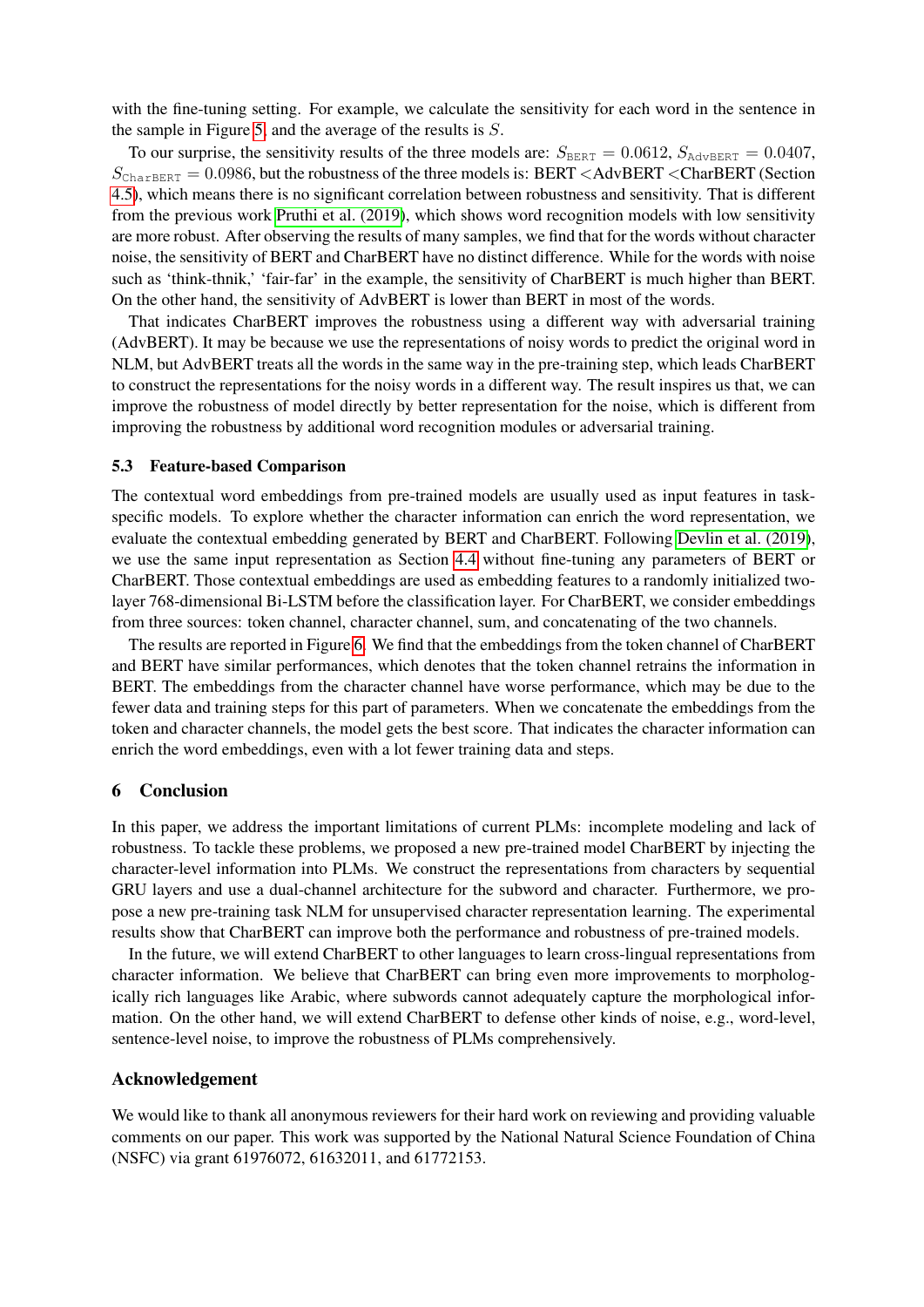#### References

- <span id="page-10-2"></span>Alan Akbik, Duncan Blythe, and Roland Vollgraf. 2018. Contextual string embeddings for sequence labeling. In *Proceedings of the 27th International Conference on Computational Linguistics*, pages 1638–1649, Santa Fe, New Mexico, USA, August. Association for Computational Linguistics.
- <span id="page-10-9"></span>Moustafa Alzantot, Yash Sharma, Ahmed Elgohary, Bo-Jhang Ho, M. Srivastava, and Kai-Wei Chang. 2018. Generating natural language adversarial examples. In *EMNLP*.
- <span id="page-10-16"></span>Jimmy Lei Ba, Jamie Ryan Kiros, and Geoffrey E Hinton. 2016. Layer normalization. *arXiv preprint arXiv:1607.06450*.
- <span id="page-10-11"></span>Yonatan Belinkov and Yonatan Bisk. 2017. Synthetic and natural noise both break neural machine translation. *arXiv preprint arXiv:1711.02173*.
- <span id="page-10-18"></span>Bernd Bohnet, Ryan McDonald, Goncalo Simões, Daniel Andor, Emily Pitler, and Joshua Maynez. 2018. Morphosyntactic tagging with a meta-BiLSTM model over context sensitive token encodings. In *Proceedings of the 56th Annual Meeting of the Association for Computational Linguistics (Volume 1: Long Papers)*, pages 2642–2652, Melbourne, Australia, July. Association for Computational Linguistics.
- <span id="page-10-14"></span>Kyunghyun Cho, Bart Van Merrienboer, Caglar Gulcehre, Dzmitry Bahdanau, Fethi Bougares, Holger Schwenk, ¨ and Yoshua Bengio. 2014. Learning phrase representations using rnn encoder-decoder for statistical machine translation. *arXiv preprint arXiv:1406.1078*.
- <span id="page-10-6"></span>Kevin Clark, Minh-Thang Luong, Quoc V Le, and Christopher D Manning. 2019. Electra: Pre-training text encoders as discriminators rather than generators. In *International Conference on Learning Representations*.
- <span id="page-10-0"></span>Jacob Devlin, Ming-Wei Chang, Kenton Lee, and Kristina Toutanova. 2019. Bert: Pre-training of deep bidirectional transformers for language understanding. In *Proceedings of the 2019 Conference of the North American Chapter of the Association for Computational Linguistics: Human Language Technologies, Volume 1 (Long and Short Papers)*, pages 4171–4186.
- <span id="page-10-17"></span>William B Dolan and Chris Brockett. 2005. Automatically constructing a corpus of sentential paraphrases. In *Proceedings of the Third International Workshop on Paraphrasing (IWP2005)*.
- <span id="page-10-12"></span>Javid Ebrahimi, Daniel Lowd, and Dejing Dou. 2018. On adversarial examples for character-level neural machine translation. In *Proceedings of the 27th International Conference on Computational Linguistics*, pages 653–663, Santa Fe, New Mexico, USA, August. Association for Computational Linguistics.

<span id="page-10-15"></span>Dan Hendrycks and Kevin Gimpel. 2016. Gaussian error linear units (gelus). *arXiv preprint arXiv:1606.08415*.

- <span id="page-10-8"></span>Robin Jia and Percy Liang. 2017. Adversarial examples for evaluating reading comprehension systems. In *Proceedings of the 2017 Conference on Empirical Methods in Natural Language Processing*, pages 2021–2031, Copenhagen, Denmark, September. Association for Computational Linguistics.
- <span id="page-10-10"></span>Di Jin, Zhijing Jin, Joey Tianyi Zhou, and Peter Szolovits. 2020. Is bert really robust? a strong baseline for natural language attack on text classification and entailment. In *AAAI*.
- <span id="page-10-13"></span>Yoon Kim. 2014. Convolutional neural networks for sentence classification. In *Proceedings of EMNLP 2014*, pages 1746–1751. Association for Computational Linguistics.
- <span id="page-10-5"></span>Zhenzhong Lan, Mingda Chen, Sebastian Goodman, Kevin Gimpel, Piyush Sharma, and Radu Soricut. 2019. Albert: A lite bert for self-supervised learning of language representations. In *International Conference on Learning Representations*.
- <span id="page-10-7"></span>Jason Lee, Kyunghyun Cho, and Thomas Hofmann. 2017. Fully character-level neural machine translation without explicit segmentation. *Transactions of the Association for Computational Linguistics*, 5:365–378.
- <span id="page-10-1"></span>Yinhan Liu, Myle Ott, Naman Goyal, Jingfei Du, Mandar Joshi, Danqi Chen, Omer Levy, Mike Lewis, Luke Zettlemoyer, and Veselin Stoyanov. 2019. Roberta: A robustly optimized bert pretraining approach. *arXiv preprint arXiv:1907.11692*.
- <span id="page-10-3"></span>Bryan McCann, James Bradbury, Caiming Xiong, and Richard Socher. 2017. Learned in translation: Contextualized word vectors. In *Advances in Neural Information Processing Systems*, pages 6294–6305.
- <span id="page-10-4"></span>Matthew Peters, Mark Neumann, Mohit Iyyer, Matt Gardner, Christopher Clark, Kenton Lee, and Luke Zettlemoyer. 2018. Deep contextualized word representations. In *Proceedings of NAACL-HLT-2018*, pages 2227– 2237. Association for Computational Linguistics.